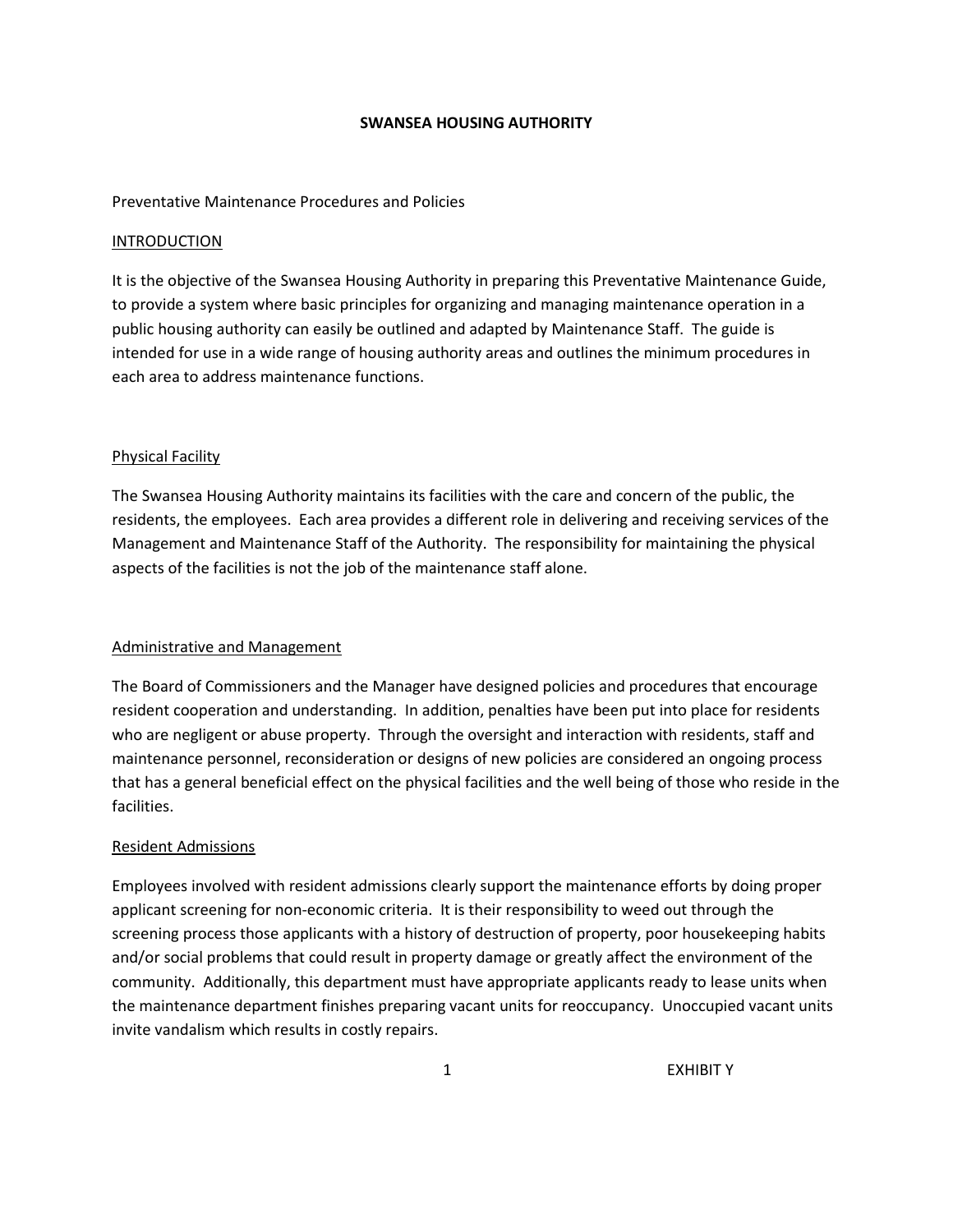This guide is intended to outline the steps taken by the Swansea Housing Authority in managing its maintenance operation and will address the following areas:

- a. Timely response/resolution by maintenance staff to emergencies
- b. Preventative Maintenance Programs, which include:
	- 1. Annual Inspections/Repairs
	- 2. Regular servicing of mechanical systems
	- 3. Regular servicing of equipment
	- 4. Regular inspection and upkeep of building/grounds
- c. Work Order System

.

- d. Procedure for repairing and returning vacant units to occupancy within the acceptable time frame of 15 business days.
- e. A routine maintenance program including regular janitorial services
- f. Minimal backlog of maintenance work orders
- g. Maintenance work force:
	- 1. Training
	- 2. Staffing
	- 3. Supervision
	- 4. Utilization
- h. Quality Control
- i. Inventory
- j. Resident Charges
- k. Budgeting
- l. Capital Needs Evaluation
- m. SHA Maintenance of Vehicles & Equipment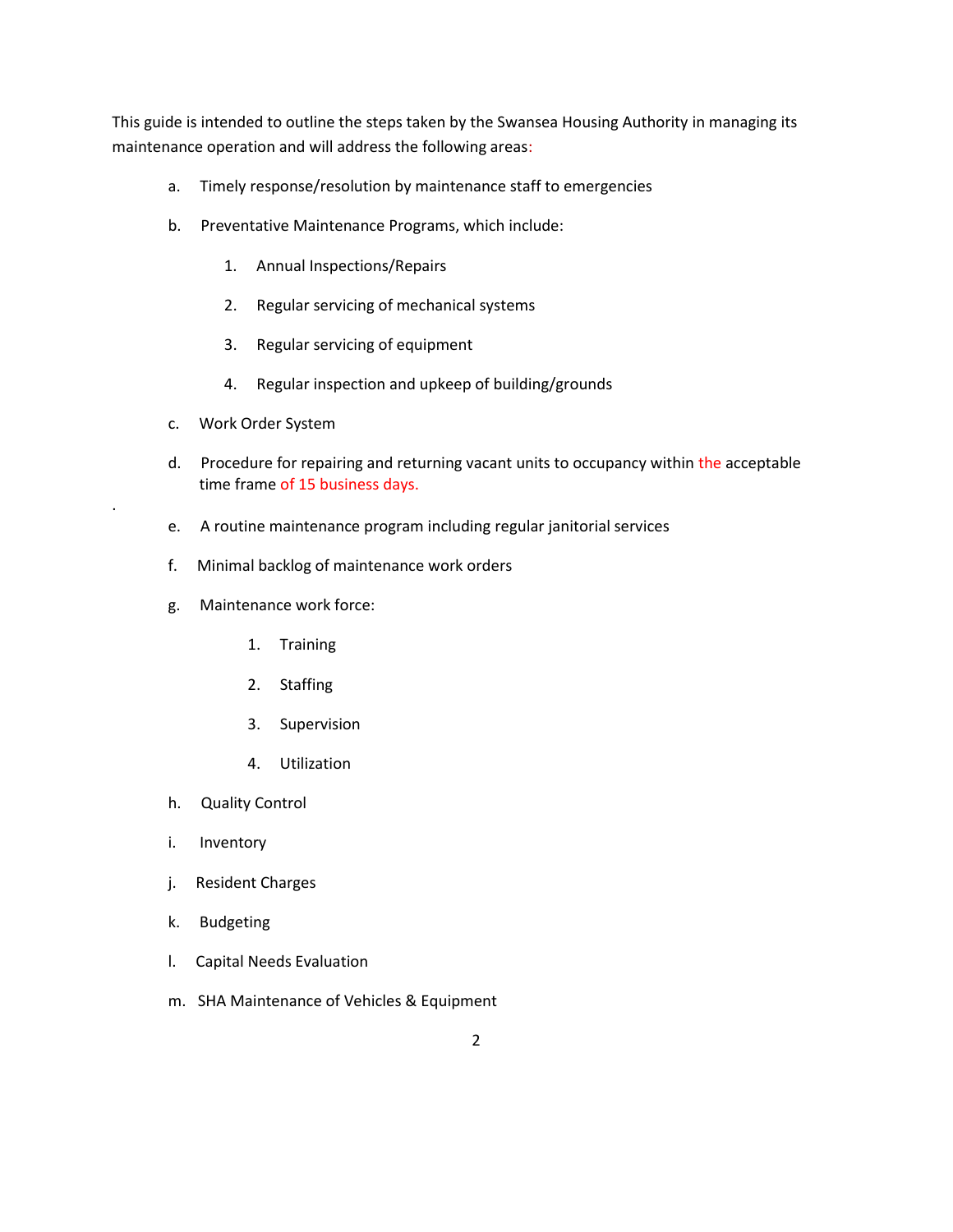# A. TIMELY RESPONSE/RESOLUTION BY MAINTENANCE STAFF TO EMERGENCIES

It is the intent of the Swansea Housing Authority to respond to all emergencies as quick as possibly upon notification. Maintenance staff has been instructed that information relative to an emergency situation will take precedence over all routine work. The SHA on-call system addresses evening, weekend and holiday emergency calls in the manner outlined in our Call Service Policy:

- 1. Water that cannot be shut off
- 2. No heat

# B. PREVENTATIVE MAINTENANCE PROGRAMS:

- 1. Annual Inspections-
- 2. Regular Servicing of Mechanical Systems

A Preventative Maintenance program will ensure that the SHA can plan, direct and control provisions that require maintenance services. With the information, the SHA can anticipate and plan expenditures while maintaining all physical facilities (buildings, grounds, public areas, service systems and living units).

In an effort to do this the following Preventative Maintenance Contractors are publicly solicited and contracts awarded annually to the most qualified bidders:

- 1. Fire Alarm Testing
- 2. Rubbish Removal

For details on the Instruction to Bidders and the Request for Proposals, please refer to the SHA's Contract and Bid file.

All Maintenance Staff are required during their normal routine, to report immediately all deficiencies or maintenance problems to their Supervisor. Any item which poses an immediate threat to the health and safety of residents or to SHA property are required to be reported to the Executive Director.

While performing their daily routine, throughout the course of each day, Maintenance personnel are informed of their responsibility to observe and report unusual conditions in the areas listed on Page 6.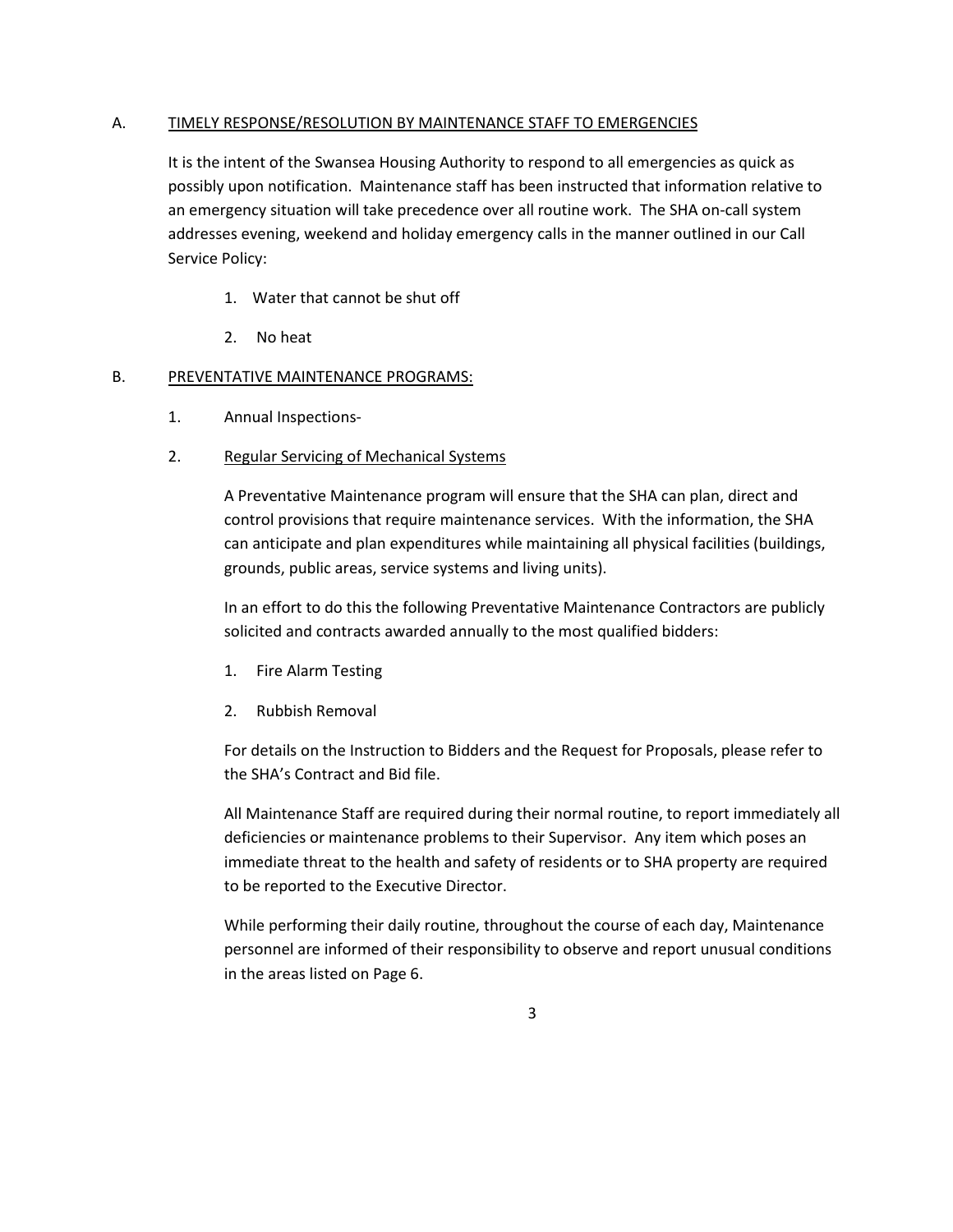By instructing Maintenance Staff of the importance of "an overall awareness" of the condition and status of SHA facilities and property, it is anticipated that the public, residents, and supervisory staff will be informed of existing conditions and ongoing developments.

It is the philosophy of the Swansea Housing Authority, to promote an atmosphere of open communication at all levels in its operation. The agency strongly believes this is the key to successful management and is routinely reinforced by the Managment.

### Routine Observations expected by Maintenance Staff

Maintenance Staff are required to report "anything out of the ordinary" to the Manager. The following is not a checklist but areas where observations should be acute.

Daily: Entrance to buildings Walkways to buildings Security (locks/latches etc.) Windows Exterior Defects due to rains, wind, and snow Debris Public Restrooms Electricity Boiler Room (hot water) Vehicles (Maintenance) Cleaning Supplies Vehicles (Residents/Visitors) Parking (Lot condition & use by Residents, Visitors, Vendors) General activity of Residents & Visitors in their overall use of public and common areas Unusual activities of residents/guests General Condition of Common Areas Stock Maintenance Materials & Supplies Weekly: Fire Equipment (alarms, extinguishers) Lawn Equipment – condition Monthly: Maintenance equipment – condition Yearly: Carpet Condition Interior Walls - condition Exterior Walls – condition Grounds overall Capital Improvement List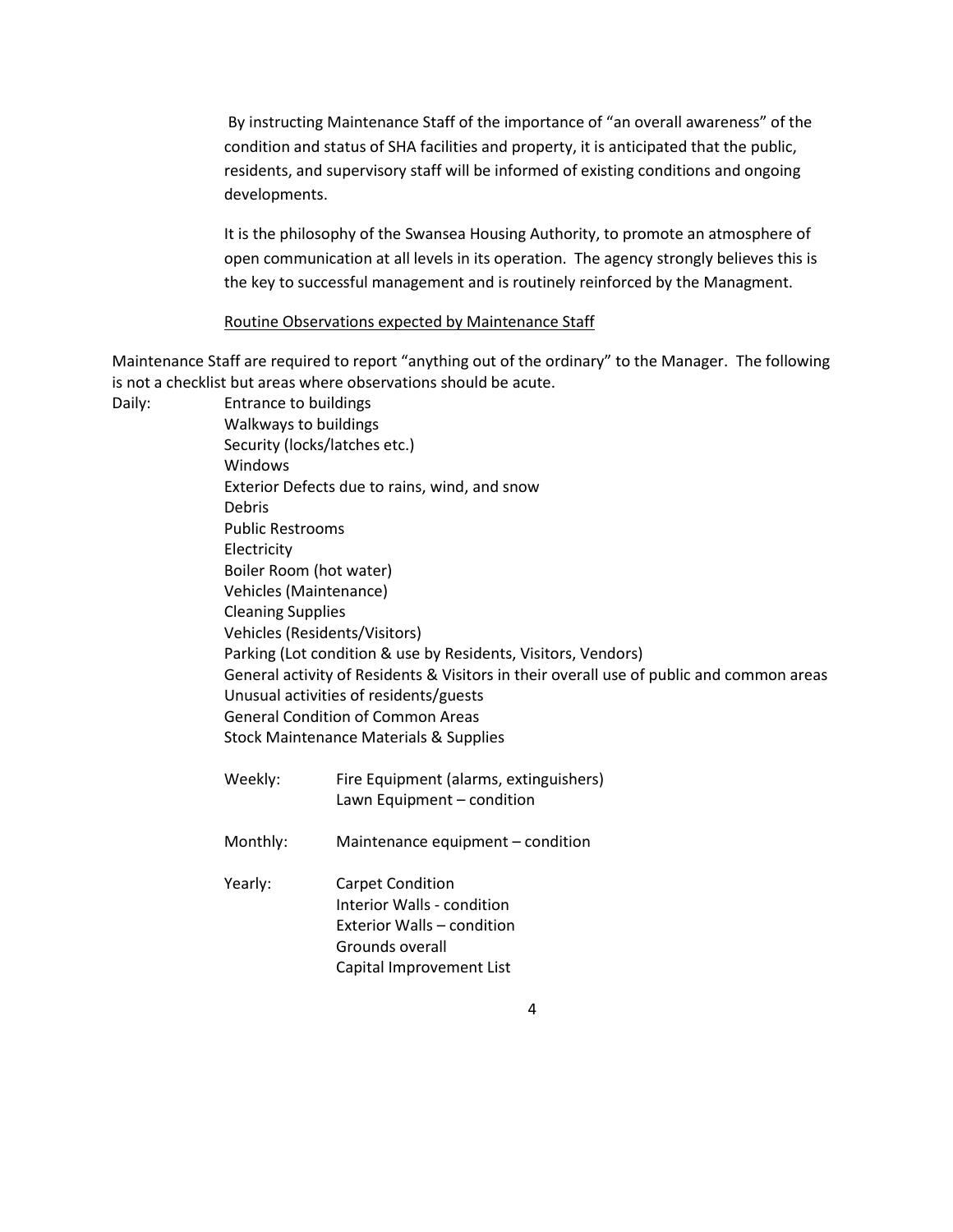# 3. Regular Service of Equipment

The following is a general guide for Maintenance Personnel in regular service of equipment and up keep of property condition.

### WEEKLY/MONTHLY

- 1. Weekly-Vacuum all floors
- 2. Weekly-Dry mop, damp mop, spray and buff laundry room and clean walls of any other spots.
- 3. Weekly-Clean glass in community room as needed
- 4. Weekly-Clean filters in clothes dryers
- 5. Weekly-Clean kitchen floors and counter tops in community room
- 6. Semi-Weekly-Dust sills and wood work as needed
- 7. Alternate order of sewage pump operation/monthly

#### **QUARTERLY**

- 1. Test 25% of the fire alarm systems contracted service scheduled by Maintenance Supervisor
- 2. Dust fans in community room as needed
- 3. Check sewer ejector system

#### SEMI-ANNUALLY

- 1. Fertilize lawns and grounds if budgeted and as needed
- 2. Snake out main drain lines-contract services, as needed
- 3. Annual-Lubricate blowers, fans, motors and circulators as needed
- 4. Dry mop and dust interiors stairwells as necessary, more frequently if time available

### 4. Regular Inspection and Upkeep of Building and Grounds

The following indentifies the areas and generally describes the routine followed by the Swansea Housing Authority to address maintenance items and work schedules for maintenance staff. It should be noted that these tasks are not assigned to specific maintenance staff person but are shared duties. Deviation from this program is subject to seasonal conditions, such as snow removal, emergency weather conditions, lawn care and number of vacancies. In addition, it should be noted that schedules may vary due to vacations which may result in less man hours available to perform the work planned. The outline below deals with ideal situation without the aforementioned conditions.

5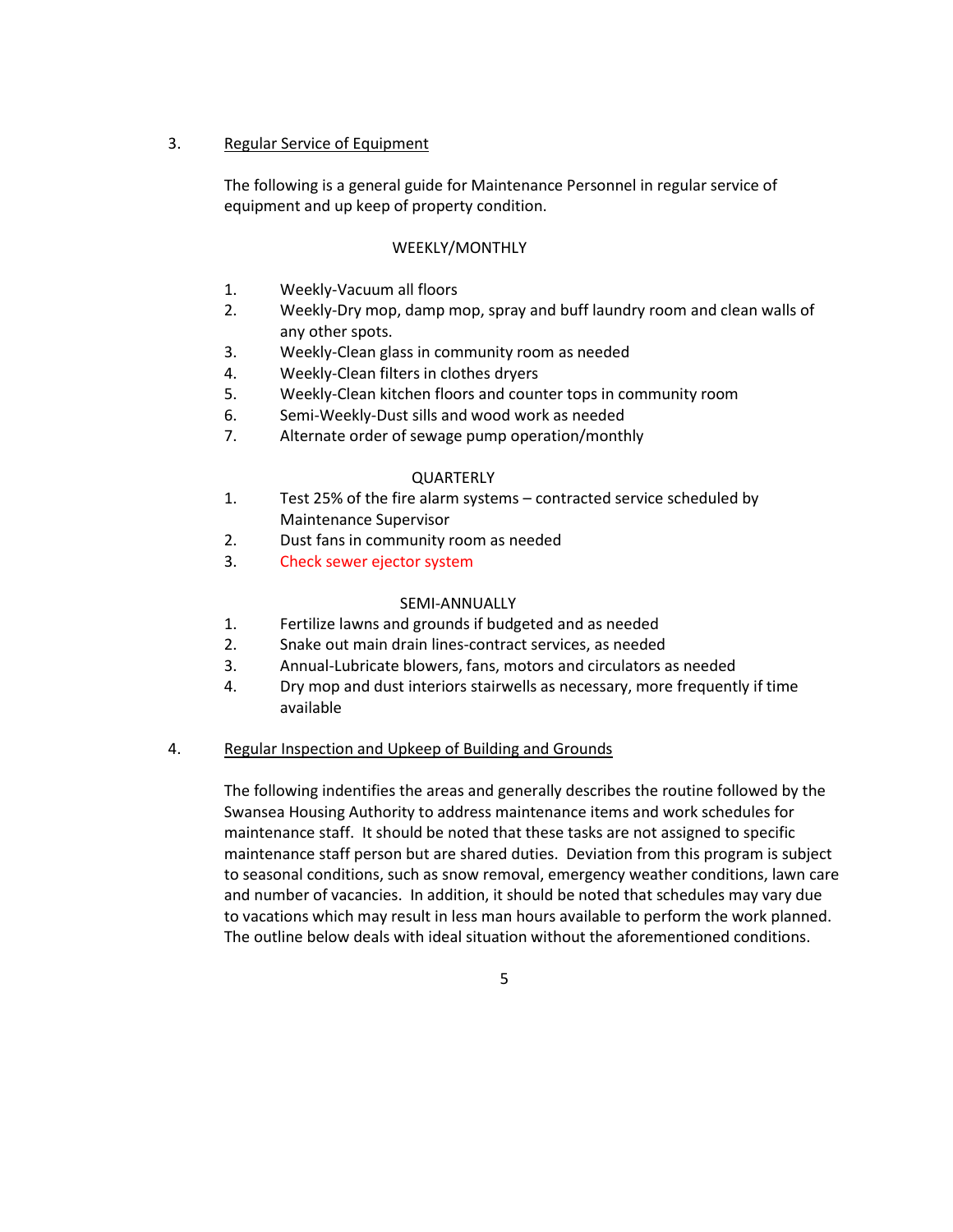#### DAILY

- 1. Check and clean trash rooms as needed.
- 2. Check and clean debris from laundry rooms
- 3. Check rest rooms and clean as needed
- 4. Perform Work Orders and non-routine repairs assigned
- 5. Check grounds for debris and pick up as necessary
- 6. Vacuum and/or dry mop lobby as necessary
- 7. Assist or perform work in vacant unit

### **WEEKLY**

- 1. Mop bathrooms, clean toilets and mirrors
- 2. Mop lobby and dust
- 3. Dry mop and damp mop laundry
- 4. Dry mop , damp mop, community room
- 5. Clean glass in lobby
- 6. Pest control as needed
- 7. Service tractors, lawnmower and snow blowers as required and log on sheet (depending on the season)
- 8. Clean hot water as needed
- 9. Check stairwells and clean debris
- 10. Clean garage of any debris

### YEARLY

- 1. Check conditions of catch basins/storm drains. Arrange to have cleaned out as needed
- 2. Inspect all units; this includes stairwells, boiler rooms and back yards
- 3. Replace batteries in the Fall with change of clocks or at inspection time (depending on the time of the year inspections are done)
- 4. Vehicle inspection (February)
- 5. Reset all timers (March and November)
- 6. Touch up all common area paint
- 7. Fire extinguisher annual inspection (January)
- 8. Ready lawn equipment for the season (March)
- 9. Inspect trees and trim as needed
- 10. Clean and disinfect dumpsters (July)
- 11. Ready snow equipment (November)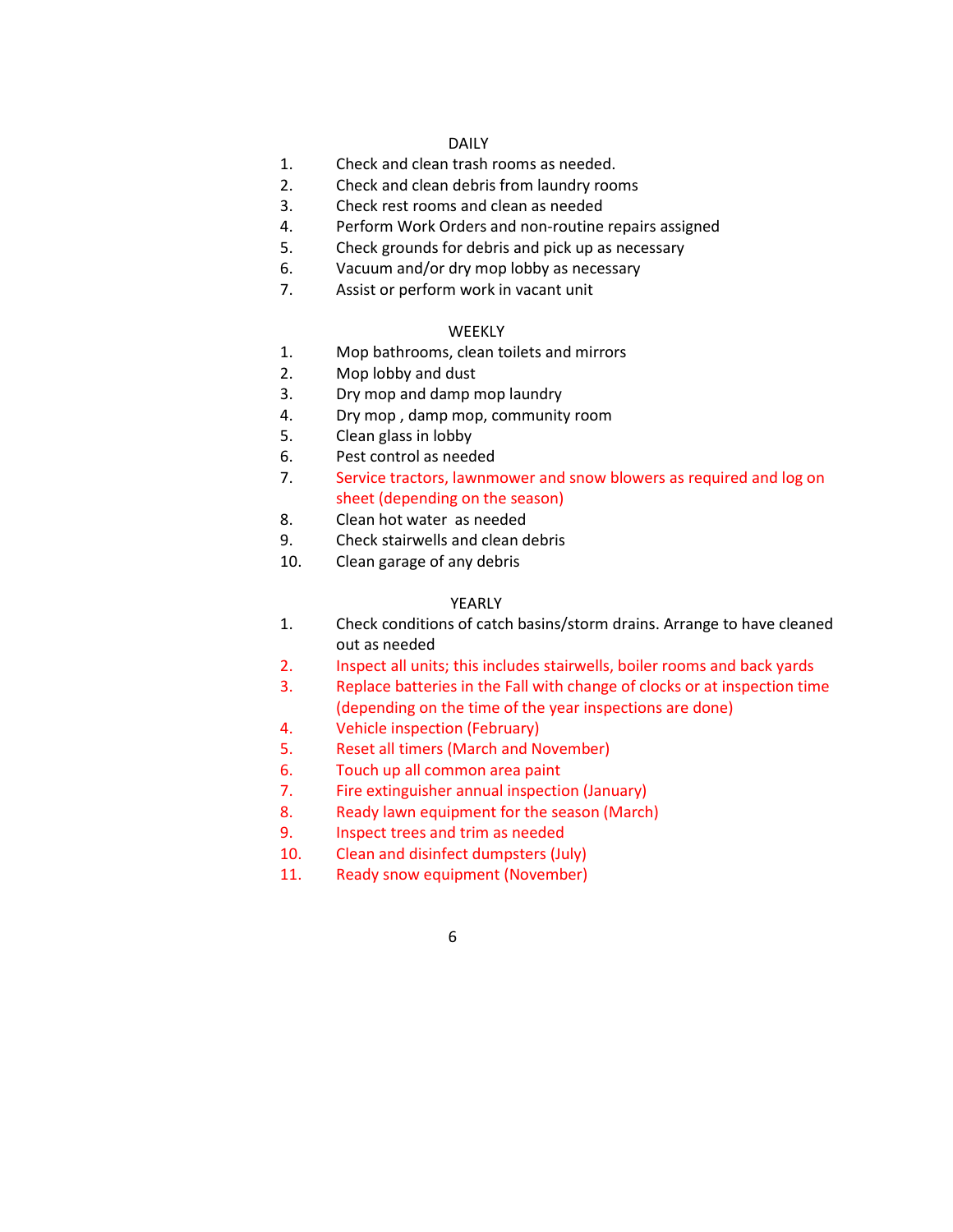### C. WORK ORDER SYSTEM

This category of work refers to all "resident generated" work requests that do not fall into any other categories. These are the non-emergency calls which resident's make seeking maintenance services to correct a problem in a unit or on the site. They are not planned for and often cannot be anticipated until the request is formally placed with management.

By definition, these requested work assignments are short-term and usually can be addressed by an on-site staff person. These resident generated requests may include follow-up calls for pest control services or for repairs that become necessary between annual living unit inspections, such as broken windowpanes or clogged drains.

These requests are placed into the maintenance workload through the normal work order intake process. Many resident generated work orders will fall into high priority categories. The Swansea Housing Authority has an emergency category to address these cases and systematically reviews daily work orders generated by office personnel to maintain continuity in servicing residents.

#### D. PROCEDURE FOR REPAIRING AND RETURNING UNITS TO OCCUPANCY

DAY ONE

### Administration

- 1. Notification of move out reported to SHA Program Assistant
- 2. Confirmation with instructions forwarded to vacating tenant with copy to Maintenance Department (by means of a move out inspection)
- 3. Management received keys to unit
- 4. Work Order issued to inform Maintenance Department
- 5. Information recorded on Vacancy Log
- 6. Management evaluates Waiting List Pool and determines next placement

#### Maintenance Department

Upon Receipt of Work Order:

1. Begins preparation for revamping apartment.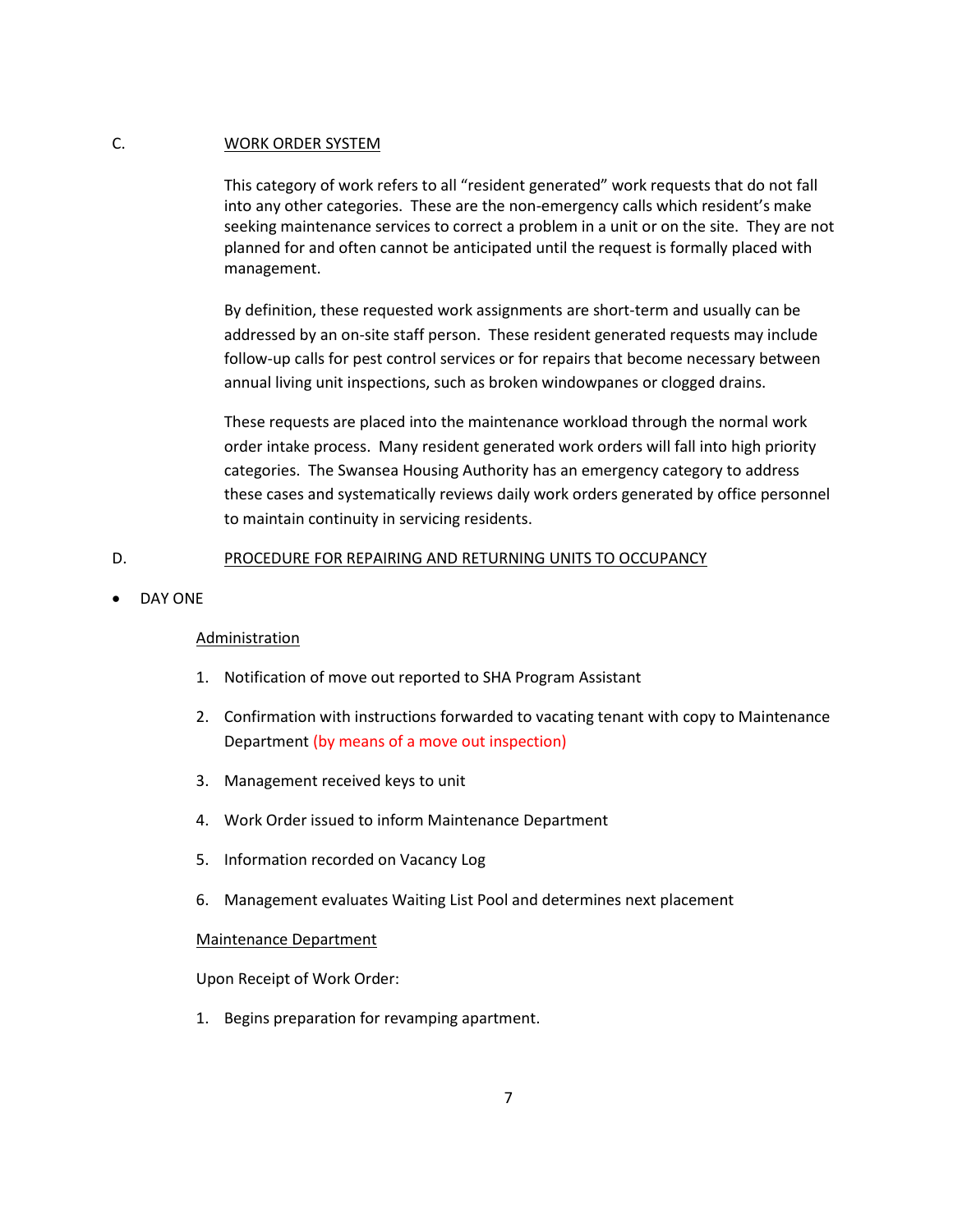# DAY TWO

### **Maintenance**

- 1. Inspection is conducted to identify all deficiencies
- 2. Estimate is made of skills, time, material and equipment required to correct deficiencies
- 3. Observation of unit condition and rehab work needed are converted into work instructions to personnel and onto inspection report
- 4. Coordinate with outside contractors for required work.

### DAY THREE to COMPLETION

# Administration

- 1. Management prepares for receipt of completed inspection report by Maintenance Staff. Preparation includes:
	- a. Tenant Folder
	- b. Calculation of Rent Share
	- c. Lease Documents
	- d. Tenant Acknowledgement
	- e. SHA/Prospective Tenant Inspection Date
- 2. Upon completion and acceptance of unit by prospective tenant, Management performs the following duties:
	- a. Enters information into Computer
	- b. Collects prorated rent
	- c. Adds Tenant onto SHA registers and distributes
	- d. Enters move in date on Vacancy Log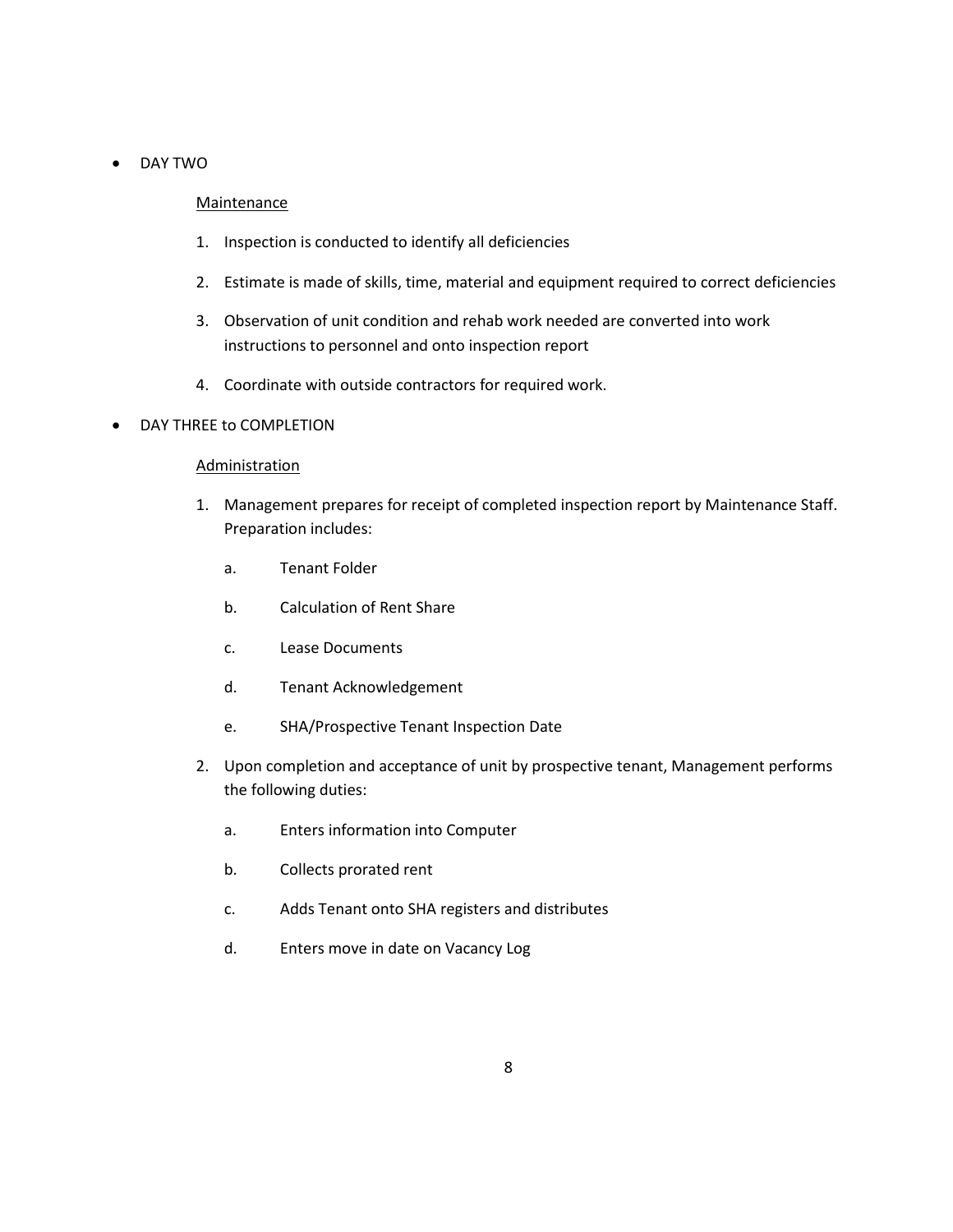# **Maintenance**

Day two to completion, work in progress is monitoring through observations and/or reports by maintenance personnel.

# COMPLETION

- 1. Verification of all Work Items repaired
- 2. Inspection report completed and submitted by Maintenance Personnel/or Supervisor

# E. REGULAR AND ROUTINE JANITORIAL SERVICES

Within Section B of this policy, the Swansea Housing Authority identified the routine tasks performed by maintenance personnel, which includes routine and regular janitorial duties. These tasks are assigned to all personnel.

These tasks would include:

- 1. Rubbish Removal in Office Areas
- 2. Floors in all buildings
- 3. Window Washing lower only
- 4. Dusting
- 5. Cleaning janitorial areas
- 6. Cleaning and maintaining community rooms

# F. MINIMIZING BACKLOG OF MAINTENANCE WORK ORDERS

Administrative Staff provides assistance in minimizing backlog and unnecessary work orders in the following manner.

1. The SHA Maintenance and Manager meet on a regular bases to address concerns of maintenance items. On these occasions, the Manager and Maintenance develop or design resident notices or instruction sheets for residents on the proper operation of SHA equipment located in units (i.e. stoves, refrigerators).

Other areas addressed in memo form to residents must include:

- 1. Proper trash disposal
- 2. Proper use of laundry machines
- 3. Proper use and responsibility of the user of Community Room space
- 4. Information on Parking Regulations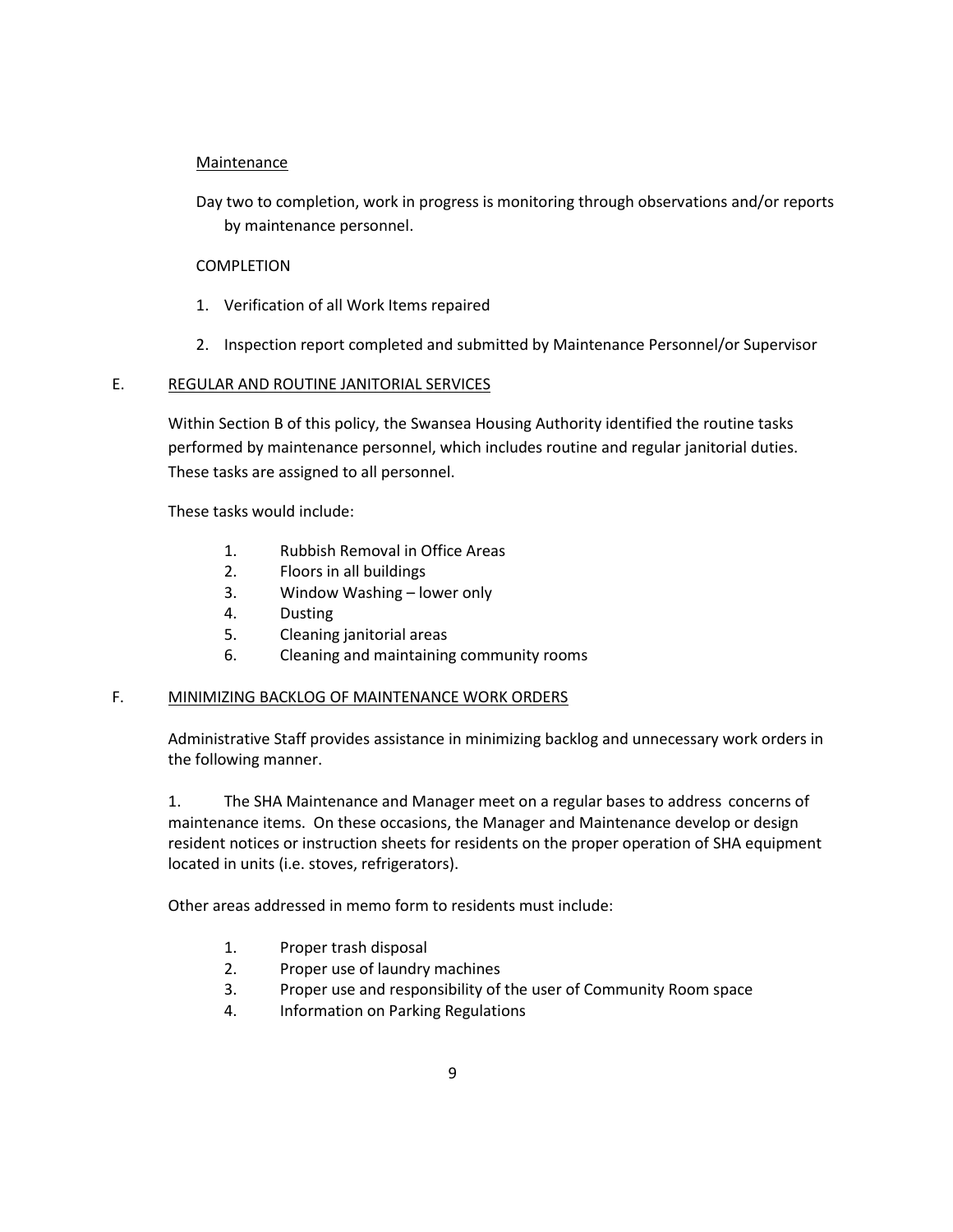- 5. Regulating Tenant belongings in common areas
- 6. Restricting pets from building

In addition to the above items, the Manager and Maintenance also discuss the control and activities of outside contractors on the premises. Prior to work being performed these issues are discussed and procedures are put in place to minimize the degree of impact on the residents, the agency and the maintenance personnel.

2. Experienced staff instructs all new personnel on the Work Order Procedure. During this training new staff is trained on emergency and non-emergency items and the procedures for issuing a work order. New personnel is informed that if any work request is questionable, trained staff is available to assist.

The SHA has cell-phone communication with all key maintenance personnel. In the event that an issue or item arises, personnel has been trained to inform Maintenance immediately. By doing this and seeking the assistance of trained personnel or the Manager maintenance issues may be reduced and unnecessary work avoided.

3. The SHA has a non-computerized system for producing work orders. Periodically, staff is instructed to review the status of work orders in order to avoid a backlog or open-ended work order. If a work order cannot be fully completed due to unavailability of parts, or contract services are required, they are instructed to issue a new work order which would be directed to Maintenance. At the end of the year, the status of all work orders are reviewed by the Manager.

### G. MAINTENANCE WORK FORCE

### New Employees

The Authority makes every effort to employ individuals with experience in property management and/or maintenance management. The Authority seeks individuals with expertise in a given trade (i.e. electrical/plumbing), whenever it is recruiting maintenance personnel. Individuals with technical experience and a background in the trades, enhances the SHA's ability to train and oriented new employees.

The SHA Advertisement and job responsibilities clearly define the SHA's expectations from applicants as well as the scope of the job. However, recruitment does not always guarantee good results, therefore SHA requires a 90 day training and probationary period. During this time, work assignments are designed to determine the degree of capability of a new employee. As the individual demonstrates ability, more sophisticated tasks and work assignments are given and judgment is measured through performance.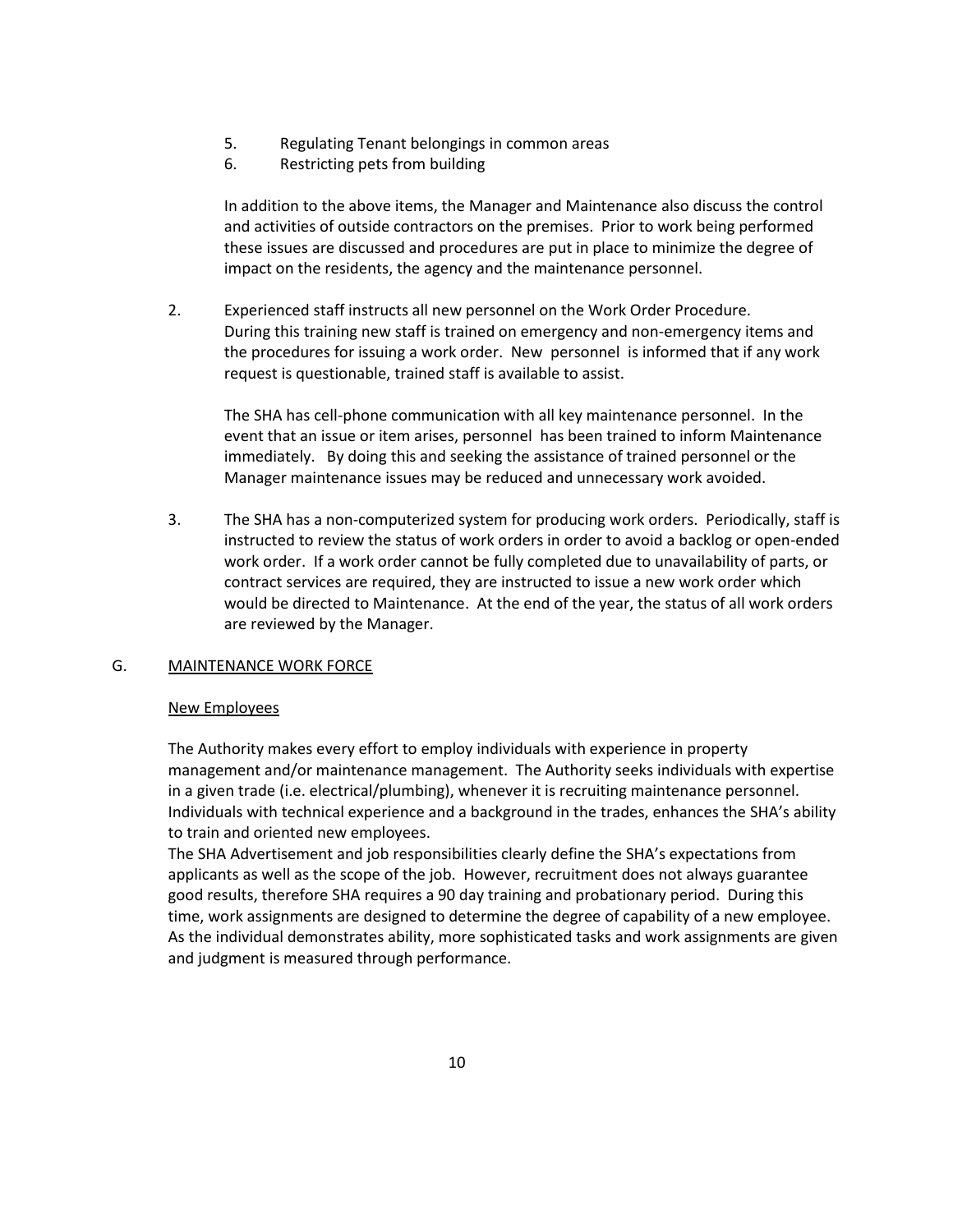Initially, all new maintenance personnel are assigned to work with existing personnel. Orientation is provided through the direct and daily supervision. Throughout this period, however, Maintenance and/or Manager provide overall goals and expectations for the new employee, along with an explanation of SHA policies and procedures.

Direct supervision has been delegated by the Manager to the SHA's Maintenance.

#### Maintenance Staff, Training & Reporting

Given the size of the agency, the Swansea Housing Authority exercises flexibility in its personnel. The work force includes both full-time and part time personnel, along with contracted services, where applicable.

Contracting services for the agency is more involved, given the size and number of units managed by the Administrative Staff. Contracted services are used at several sites and monitoring is the responsibility of Maintenance to ascertain whether or not the product or service is delivered.

The Swansea Housing Authority has taken effort to control the quality of both the Management and Maintenance of its physical facilities. This begins with personnel and includes active continuous follow up of actual work performance. Monitoring and correcting service delivery systems ensures that policies adopted by the Swansea Housing Authority are being followed in a manner which allows the agency to meet its performance goals and standards. This is done through:

- a. Assigning responsible staff duties which include monitoring the performance of individuals under their supervision
- b. Monitoring the degree of supervision under which the work is to be performed
- c. Recruitment
- d. Instruction and Training

#### I. INVENTORY

The Authority annually performs an inventory check on items purchased with a value of \$300.00 or more. All inventory is controlled and tagged by the Manager who with the assistance of other staff, including maintenance, physically views all items within the value range and updates the inventory cards.

This information is kept on a permanent basis for auditing and accounting purposes. These records are contained in the Administrative office of the Authority in a secure location.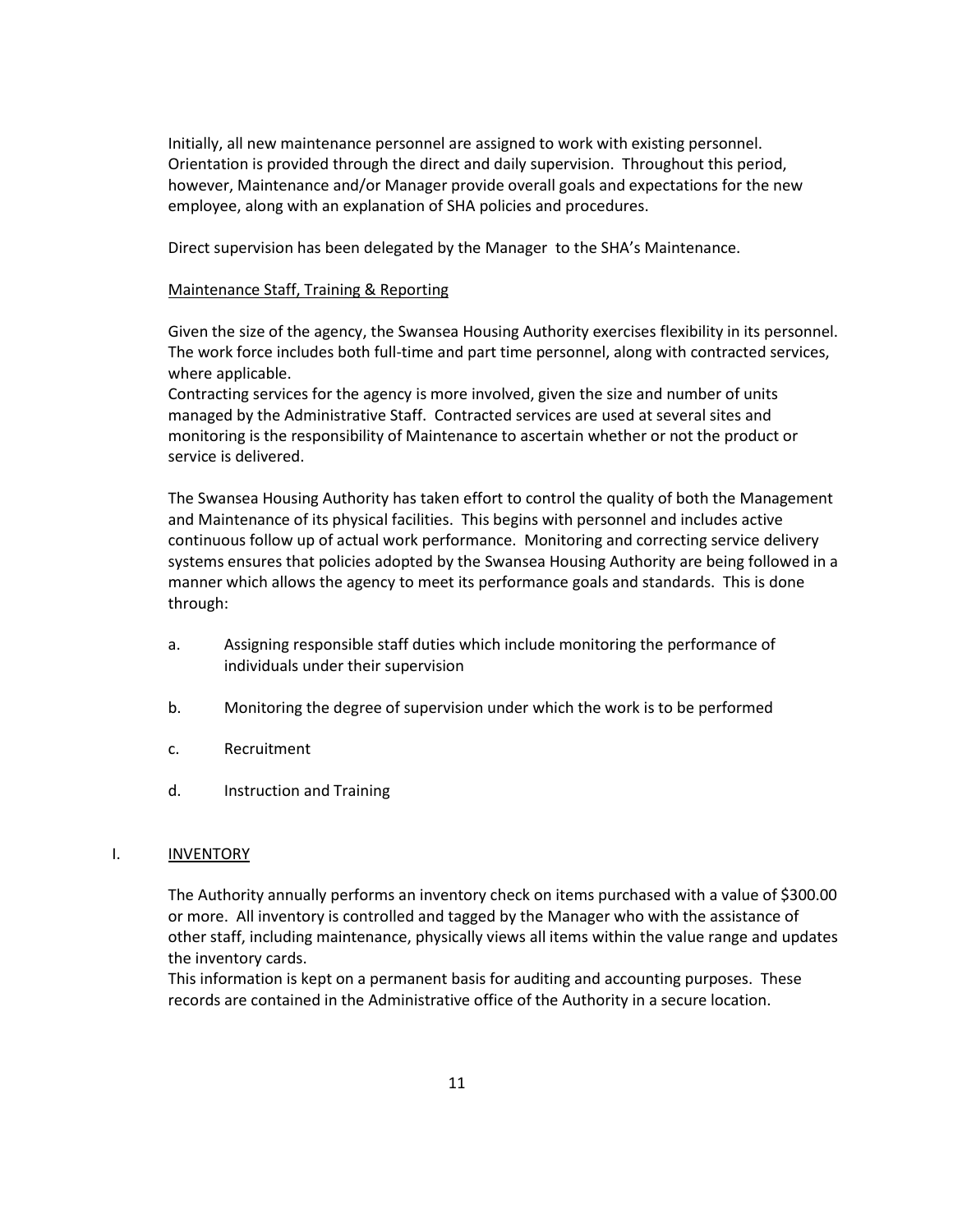### J. CHARGES TO RESIDENTS

From time to time, the Authority finds it necessary to access tenants for damages. This will be based on current prices and Maintenance wage rates. In all cases, when the Authority has found it necessary to charge a resident, a "Bill for Damages" is sent to the resident.

Labor costs are based on the hourly rate of the Maintenance Labor, which is determined by the Department of Labor and Industries. These rates are subject to increase by the Department of Labor and Industries on an annual basis.

#### K. BUDGET

In order to effectively maintain the SHA facilities and anticipate mechanical equipment and structural needs, the SHA routinely includes its Maintenance Staff in the budget planning process. Input is required on the condition of the buildings, properties, equipment and stock. Through this process and planning, the Authority is able to project it's costs on a short term and long term basis.

#### L. CAPITAL NEEDS EVALUATION

The Authority has also conducted an independent survey of its long-term capital needs. This effort demonstrates the Authority's interest in the capital investment made by the Commonwealth of Massachusetts, the Department of Housing and Urban Development and the Swansea Housing Authority.

The report generated by this survey conducted by On-site/Insight in November, 1992, provides the Authority with a planning tool for modernization needs over the next 20 years. With the information contained in this report, the Authority continues to develop it's Long Term Goals.

#### M. ONGOING PREVENTATIVE MAINTENANCE OF DHA VEHICLES

Outside contractors perform routine maintenance of the SHA truck. General oil changes, fluid checks and minor repairs are performed on a regular basis. Operators of all SHA vehicles are informed that they must advise their immediate Supervisor of any irregularities. The following list represents a guide for Maintenance Employees: